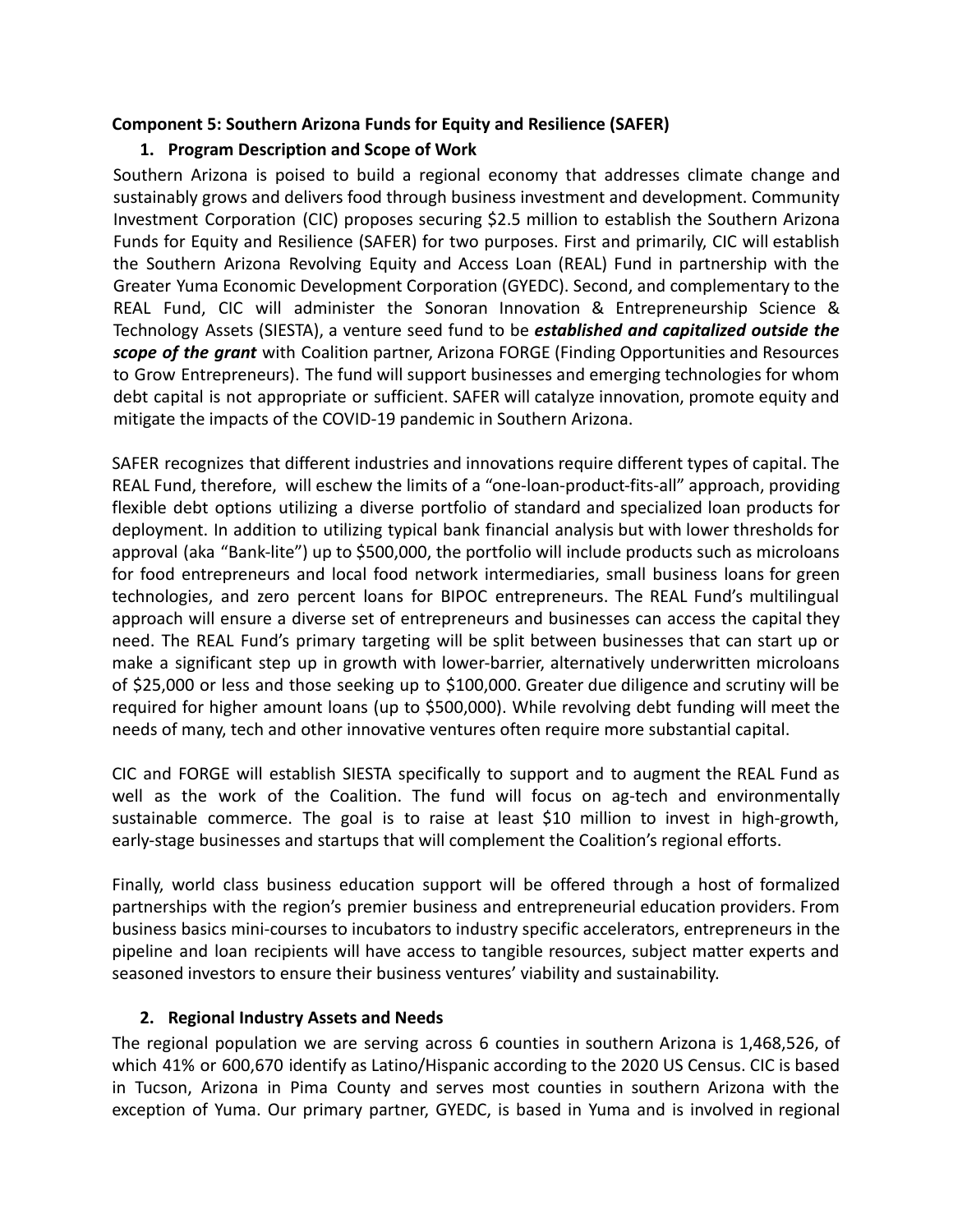economic development with western Arizona counties. Finally, FORGE is based at the University of Arizona (see Component 1) with strong presence in Tucson and Yuma.

The specific counties to be served and where impact is expected are: **Cochise County** (04003), **Graham County** (04009), **Greenlee County** (04011), **Pima County** (04019), **Santa Cruz County** (04023), **Yuma County** (04027).

Regional needs include access to production equipment needed to test, implement, and scale new products for food and agricultural entrepreneurs including conservation innovations (i.e. growing techniques and water reclamation), as well as, access to capital for non-native English speakers. The REAL Fund will focus on farming, agricultural technology, and food network logistics and distribution as well as businesses/projects that support these industries. Regardless of industry, the REAL Fund will also incubate new and serve existing BIPOC and women-owned business ventures. The seed fund will focus on emerging agricultural technology as well as sustainable agriculture, water conservation, and clean energy innovations.

CIC is an experienced nonprofit lender providing capital to otherwise un-bankable businesses and underserved BIPOC and women business owners across southern Arizona for more than 20 years. CIC has built a robust pipeline of lending leads across most of southern Arizona through its award-winning Diversity, Equity and Inclusion loan work, as well as, formalized partnerships with other successful nonprofits organizations. Over the past 3 years, CIC has experimented with and proven the efficacy of small business and microlending, with 85% of loan recipients increasing revenues by an average of 129% according to an Aspen Institute analysis. CIC was also the first lender in the region to offer discounted interest rates for "enhanced community benefit" aspects of businesses which include a focus on conservation and paying living wages to employees. GYEDC, meanwhile, has deep understanding and engagement with food production, logistics and distribution, and agricultural industry in southwestern Arizona. With this expertise, the REAL Fund will provide essential financial capital to the emerging technologies and businesses attracted by the broader Coalition's partnerships.

SAFER aligns with the overlapping CEDS plans of the region, especially *supporting entrepreneurship*, *engaging partners*, *applying an equity lens to our work*, and p*romoting sustainable development*. Further SAFER will directly help achieve stated goals to *attract investment and improve access to financing*, *bolster the entrepreneurial ecosystem*, *support economic mobility and wealth creation*. Yuma County's **CEDS** specifically prioritize investment in entrepreneurial infrastructure and desert-specific AgTech research. The CEDS also prioritizes an RLF that will serve the 63.8% Hispanic population and the 19.4% that live below poverty. The ubiquitous broadband component application through the Coalition will create opportunities for BIPOC and women-owned start-ups to have access to ECommerce which today does not exist. New R&D for sustainable agriculture will create new products and equipment to meet the growing needs of feeding more people with less resources. The ability to attract new high growth industries that support our existing agriculture will be enhanced through the Coalitions alignment of the Ubiquitous Yuma Broadband project, the South Arizona Coalition Equitable Revolving Loan Fund which will have an office located in Yuma, the Future Farming Hub out of the University of Arizona, and the Sustain SoAZ entrepreneurship programming.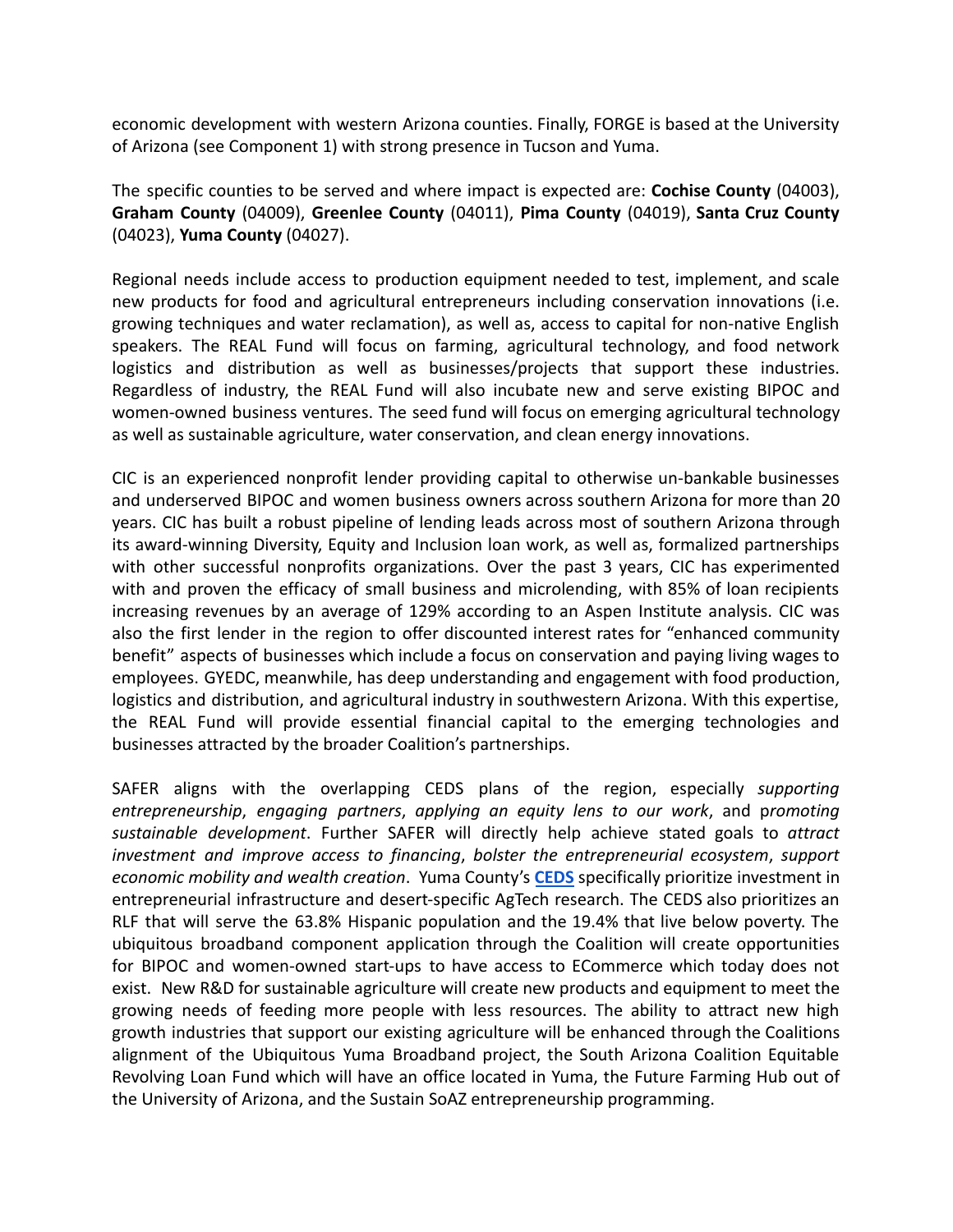## **3. Proposed Solution**

The REAL Fund will utilize a diverse portfolio of loan products from microloans up to \$500,000 to deploy financial capital across southern Arizona. Utilizing CIC's existing network and expanding into Yuma County through a partnership with GYEDC, the REAL Fund will be the most accessible and affordable debt capital in southern Arizona. Our proposed solution is comprised of the following components:

- 1. Utilize and expand existing networks of entrepreneurial education and business development organizations for lead generation
- 2. Offer access to a broad range loan and other capital products to meet diverse needs.
- 3. Support emerging technologies and businesses attracted by the Coalition's work
- 4. Leverage existing access to alternative business financing and investment when the RLF is not the best/most appropriate option.
- 5. Create a seed fund (SIESTA) to support emerging technologies and businesses concentrated around sustainable agriculture, water resources, and clean energy.
- 6. Support business owners pre- and post-loan with a full continuum of business ideation, incubation, and acceleration education and resources

CIC and GYEDC's existing networks, lending products and lending partnerships (*all currently privately funded through earned income, earned interest, and private philanthropy)* include:

- Food entrepreneurship microloan RLF
- A 0%, no fee Community Managed Micro RLF specifically for Black, Indigenous, People of Color (BIPOC second time funds are lent) already exists to ensure sustainability.
- Microloan program in conjunction with YWCA Southern Arizona's Women's Business Center which focuses on women-owned businesses.
- Innovative, affordable and non-extractive revenue-based finance (RBF) to provide flexible and adjusting payment schedules of seasonal businesses like farming.
- A small-business product with loans up to \$100,000 with interest rates between 6.5% and 8% for businesses considered "unbankable" by the lending marketplace.

In addition to CIC's existing loan products, CIC partners with providers of non-debt financial capital more typically utilized in the high-growth start-up space. These partnerships include:

- Wefunder (crowdfunded equity investment) Businesses going through CIC get a 1% discount off the 7% fee Wefunder charges for capital raises.
- Desert Angels (CIC Arizona and FORGE are Affiliate members) Consistently one of the 10 most active angel investment groups in the nation.

The REAL Fund will develop fair and flexible underwriting guidelines in consultation with potential borrowers while adhering to EDA requirements. This approach helps overcome obstacles and barriers to approval for BIPOC, women, and lower-income borrowers.

CIC will also administer a seed fund, SIESTA, in partnership with Arizona FORGE to support ventures with a focus on ag-tech and environmentally sustainable commerce. While revolving debt funding will meet the needs of many types of businesses, technological and other innovation often requires more patient capital. This type of high risk/high return equity investment is generally offered by angel investors and venture capitalists (VCs). The aim is to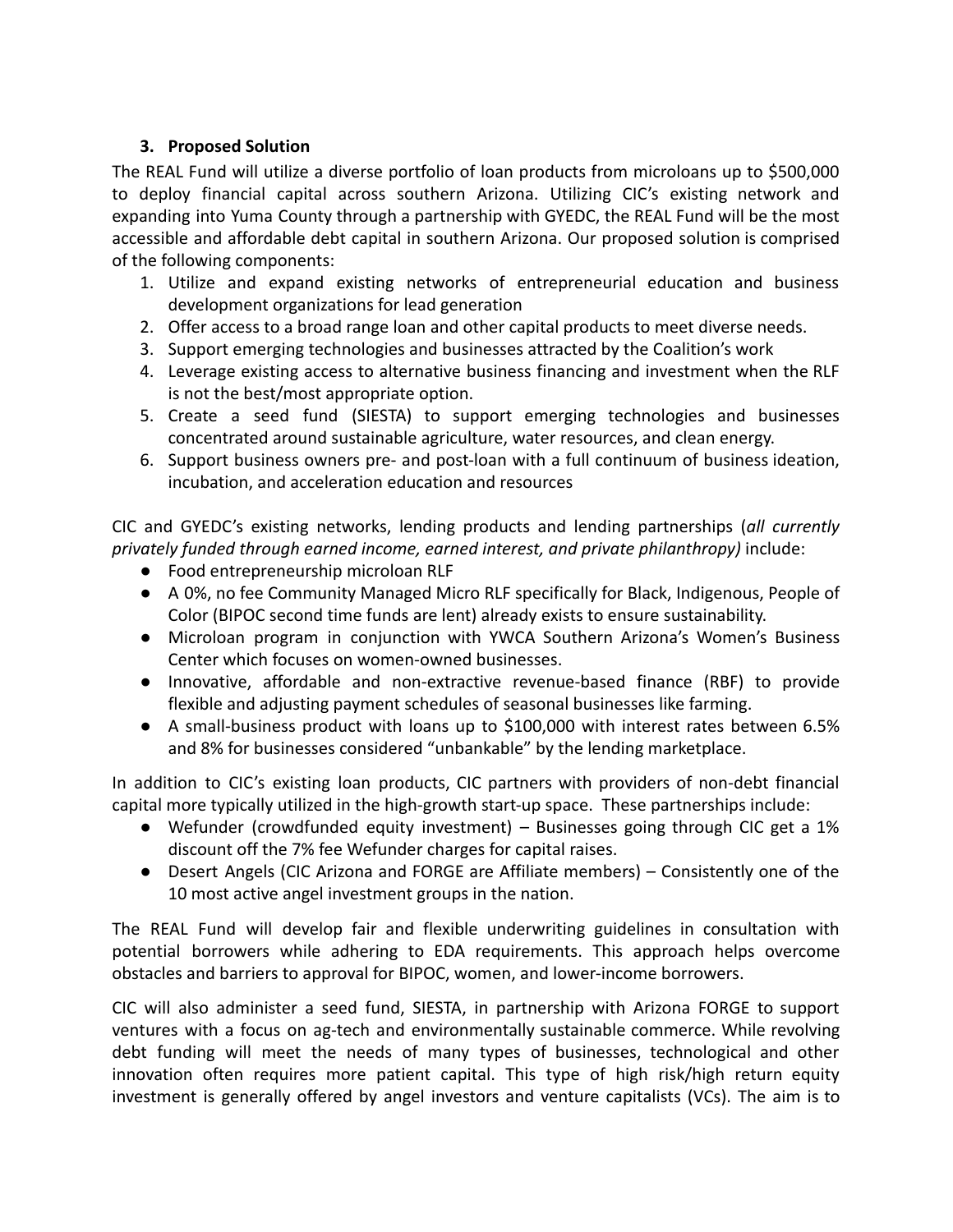raise at least \$10 million to invest in high growth, early-stage businesses and startups whose businesses will complement the coalition's regional efforts.

The SIESTA fund has already received interest from angel and venture capital investors nationally through the network of FORGE's Director, a highly experienced and active angel investor, who also serves on the Desert Angels Board of Directors. These close ties with the startup funding community and the robust entrepreneurial education infrastructure provided by the University of Arizona are essential foundations for the success of SIESTA. Given grant restrictions, at-risk capital will be raised and deployed outside the scope of the EDA grant.

CIC and FORGE will define and manage the programmatic support for this non-dilutive and risk capital seed funding. This will include funding path assessment (non-profit vs. for-profit), entrepreneur education (valuation, investor prep, etc.), investor education (due diligence, investor networks, etc.), and regional/national promotion (e.g., getting the most promising startups in front of large investors, accelerators, etc.). Financial and investor literacy includes a novel FORGE program leading to FINRA Series 65 (Uniform Investment Adviser Law) licensure, which meets the SEC definition of accredited investor.

These activities also will benefit from Component 3, led by Startup Tucson, recent grant recipients of the EDA's Build to Scale Capital Challenge with their 'D.R.I.V.E. Tucson: Diversifying Regional Investment in Venture-Ready Entrepreneurship' project developing a New Investor Pipeline. In this way, funds awarded under the BBBRC grant would amplify but not duplicate funds awarded under B2S.

#### **4. Partners and Program Outreach**

*Formal Partnerships (include executed contracts or memoranda of understanding)*

- **● Community Food Bank of Southern Arizona (CFBSA) - Coalition Partner** CFBSA and CIC support food network entrepreneurs to provide local, healthy food to the region.
- **Arizona Western College SBDC** Will refer rural southern Arizona clients in Yuma County to CIC for funding and CIC will refer rural clients to AWC SBDC for business education and loan package preparation as needed.
- **Yuma Center of Excellence for Desert Agriculture (YCEDA)** A nonprofit science and tech partner, YCEDA houses start-up companies turning ideas and inventions into strong, scalable and sustainable businesses. CIC will support YCEDA innovators with small loans for prototypes and access to crowdfunded investment.
- **● YWCA Southern Arizona Women's Business Center –** Regional leader in economic justice and entrepreneurial opportunities for women. WBC provides training, mentoring, business development, and financing opportunities through CIC.
- **● Growth Partners Arizona (GPAz) /Kiva –** GPAz is a Tucson-based CDFI with an Arizona-wide lending footprint. CIC partnered to establish Tucson Kiva Hub with GPAz.
- **● Local First Arizona** Largest coalition of locally owned businesses in the U.S. with 3,500 members. Focuses on building a diverse, inclusive and prosperous Arizona economy. Funds CIC loan program for entrepreneurs in Greenlee, Graham & Cochise Counties.

#### *Entrepreneurial Education & Referral Partnerships*

**● Startup Tucson – Coalition partner (Component 6)**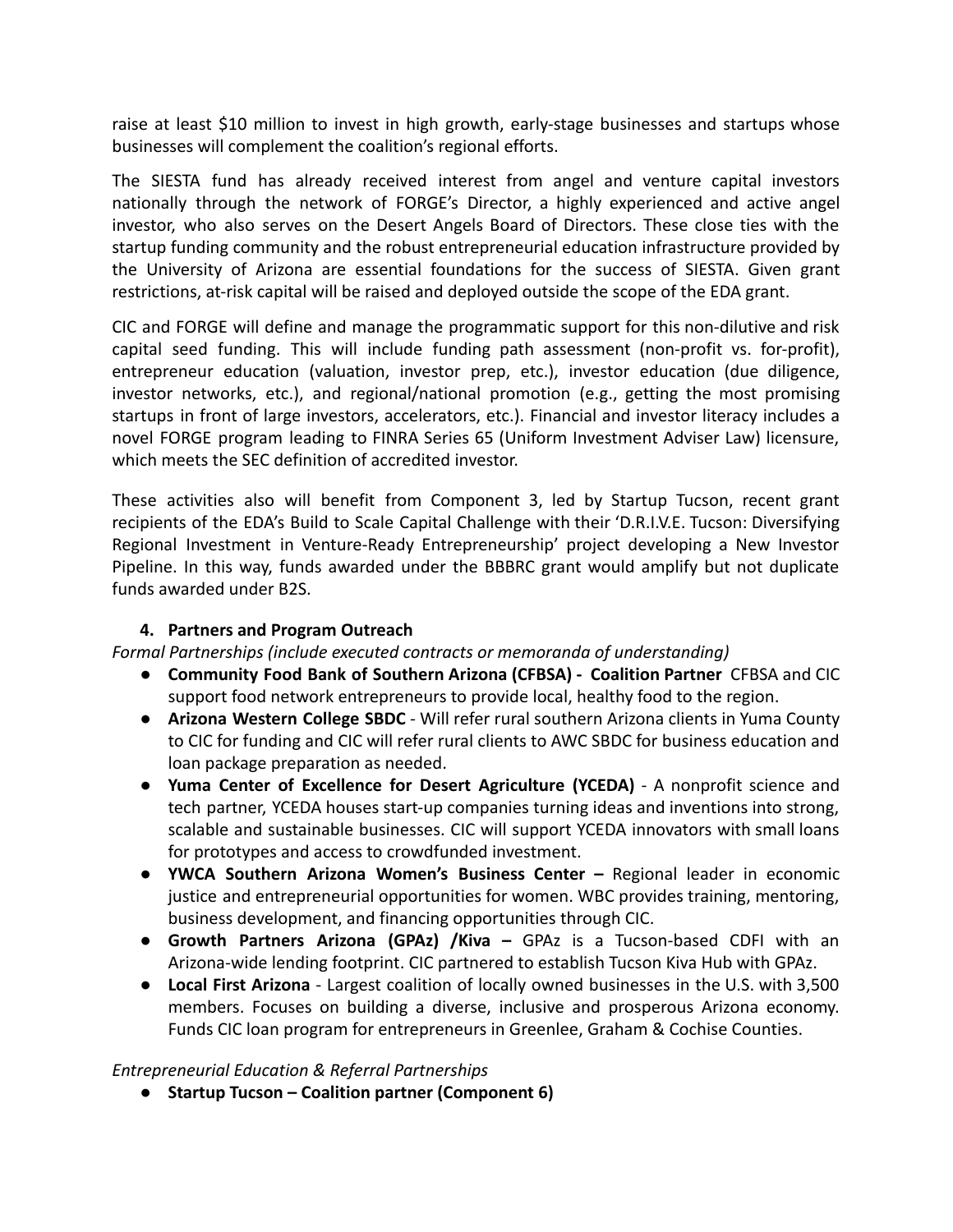**● City of Tucson – Coalition partner (Component 3)**

*Informal Partnerships (regular & ongoing referral partnerships without a written agreement)*

- **● SBDC Pima Community College** (PCC) SBDC PCC refers clients to CIC for funding and CIC refers clients to SBDC PCC for business education.
- **● SBDC Cochise College (CC) -** SBDC refers rural southern Arizona clients in Cochise and Santa Cruz counties to CIC for funding.
- **● University of Arizona Center for Innovation (UACI) Coalition partner (Component 3)**
- **● Arizona FORGE Coalition partner (Component 1)**

The REAL Fund will be administered by CIC who created and runs an award-winning DEI loan program. CIC's customized and culturally competent approach (based on inquiry, listening, and power-sharing) will be expanded to help the Coalition attract and serve more diverse business owners. The REAL Fund will create new opportunities specifically for underserved Latino and BIPOC populations. The Hispanic/Latino population of the region is more than 2.5 times the percentage of U.S. population as a whole. The Stanford Latino Entrepreneurship Initiative found that, nationwide, Latinos applying for commercial loans receive their full request at just 57% the rate of their white counterparts meaning that disparities in capital access have greater negative impacts on our region than nationwide. Given the right resources (i.e. access to capital), however, Latino-owned businesses would generate an estimated 5.3 million jobs and \$1.5 trillion to the U.S. economy.

| Goals for Revolving Loan Fund                    |                                                                          |
|--------------------------------------------------|--------------------------------------------------------------------------|
| Year 1                                           | Years 2-4+                                                               |
| <b>PIPELINE</b>                                  |                                                                          |
| Evaluate 40 vetted leads                         | Evaluate 56 vetted leads from partners/yr.                               |
| Covert 50% of leads to applications (20)         | Convert 50% of leads to applications (28)                                |
| Convert 60% of applications to loans (12)        | Convert 60% of applications to loans (17)                                |
| >>40% of loan recipients 50%+ BIPOC-owned        | Also support Coalition referral with large loan                          |
| >>50% of loan recipients 50%+ Woman-owned        | >>40% of loan recipients 50%+ BIPOC-owned                                |
| Evaluate quality of leads to improve & enhance   | >>50% of loan recipients 50%+ Woman-owned                                |
| conversion rates over time                       |                                                                          |
| <b>LOANS MIX AND FUND DEPLOYMENT</b>             |                                                                          |
| Deploy \$300K in loans via 18 loans              | Deploy \$1.7MM in loans via 35 loans                                     |
| ▶ Microloans (up to \$25K) - 8 loans@\$15K avg   | Microloans (up to \$25K) - 12 loans @ \$17.5K avg/yr                     |
| Small Business (\$25K-\$50K) - 3 loans@\$35K avg | Small Business (\$25K-\$50K) - 3 loans @ \$40K avg/yr                    |
| Small Business + (\$50K-\$100K) 1 loan@\$85K avg | Small Business + (\$50K-\$100K) 2 loans @ \$85K avg/yr                   |
|                                                  | Coalition Support Loan (\$500K) - 1 loan                                 |
|                                                  | After yr. 3 Revolve Funds ~\$500K to \$750K annually with                |
|                                                  | similar mix of loans                                                     |
| <b>IMPACT</b>                                    |                                                                          |
| > > 6 new jobs created                           | $\rightarrow$ >17 new jobs created/year                                  |
| Grow available funds by growing principal base   | $\triangleright$ > 65% (12) borrowers from yr 1 increase AGR after 3 yrs |
| $2\frac{9}{Y}$                                   | >>85% borrower business survival after 3 years                           |
|                                                  | Borrower avg. AGR increase >50% after 3 years                            |

### **5. Measurable Goals and Impacts**